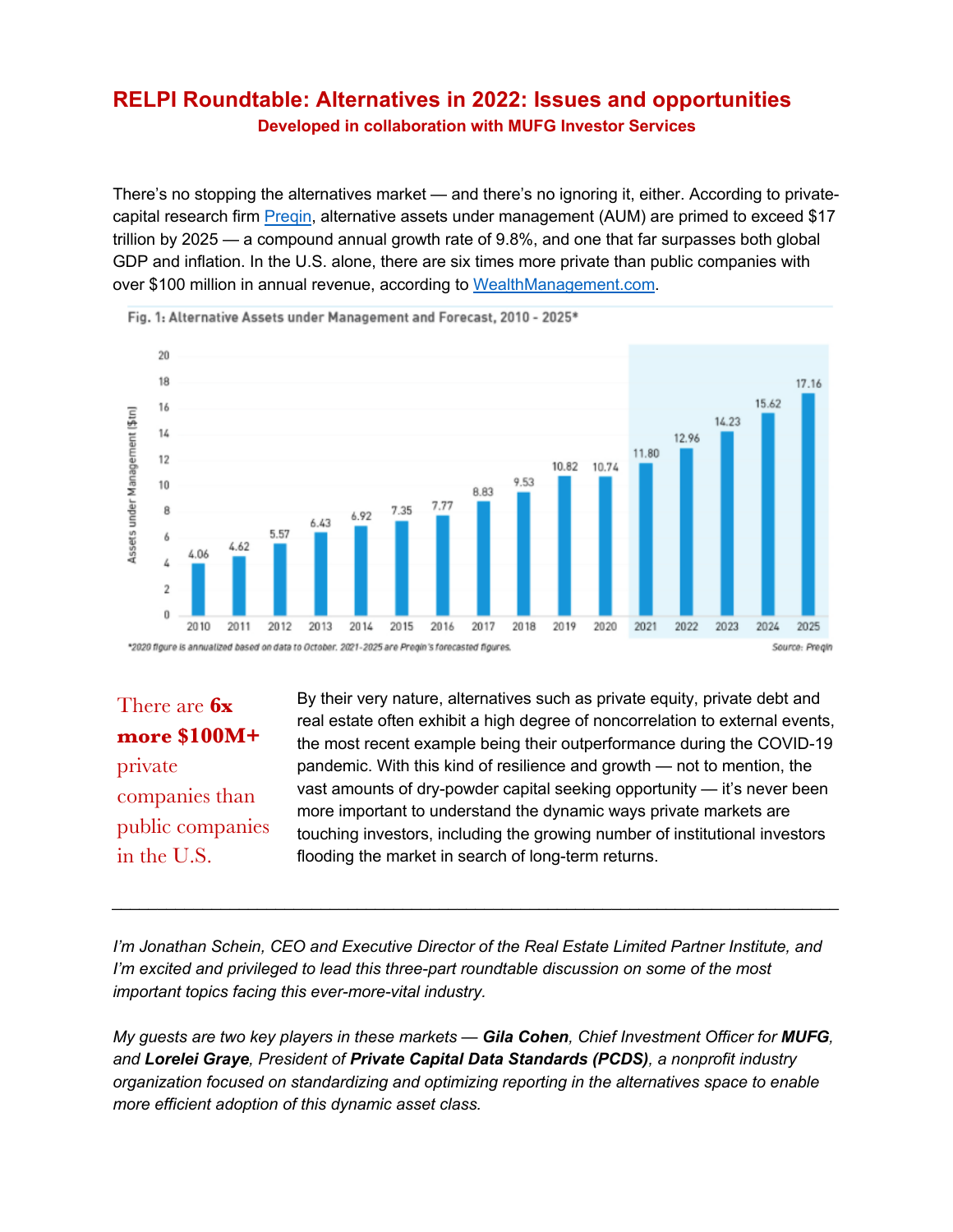## **Part 1 of 3: Why Relationships Are the Backbone of Alternative Investments**

*Jonathan: Since the very beginning, the twin backbones of financial services have been capital and relationships. It seems to me that relationships — not just one-on-one client relationships, but also strategic partnerships and larger operational ecosystems — are especially crucial in the alternatives space, which has always required plenty of face time, from marketing and due diligence to reporting.*

"If you want the best deal, you have to have relationships with people you can trust."

**Lorelei:** Relationships do play a unique role in alternatives — all you have to do is compare this market to the other sides. Private funds, and private capital markets in particular, aren't on a ticker-tape: you're not buying a share of Disney. Alternatives are based on *deals* — and deals are negotiated with people. If you want access to the best deal, you have to have relationships with people you can trust. You meet all sorts of unique individuals. You vet potential partners. That's why, if you're an investor in this space, due diligence is such a big deal — and why the cornerstone of this business is and always will be relationships.

## - Lorelei Graye

**Gila:** Absolutely. Fundamentally, commercial relationships are about *people*, not faceless institutions or financial reports. The way you treat people — and the resources you bring to the task of serving them — is the way you conduct your business. Our clients are our lifeblood, central to all we do. But as you point out, Jonathan, we also thrive within a larger ecosystem of relationships, including our strategic partners — organizations like RELPI and Lorelei's Private Capital Data Standards (PCDS).

Here at MUFG, we're incredibly fortunate, because we have the power and resources of a \$3 trillion, global financial organization one that's been around more than 360 years — behind us. So we're not exactly working out of a small box.

*JS: Gila, from your current perch as Chief Investment Officer of the fifth largest global financial institution… how does that advantage play out in the real world?*

**Gila:** I'm fortunate to sit in a very special seat: I get to look at the world horizontally — which enables me to serve our clients on a much higher-level, strategic basis. I say, "Tell me about your

business, across the board." I meet with their division heads. I hear their strategic plans. Then I go back to my team, and we brainstorm: How can we best support this client's goals and their growth? What types of initiatives do they have that fit with our initiatives? We put the pieces together, and then I take it back to our client.

That's also how we think about building our network of strategic partners. That ecosystem of relationships — internal and external, direct and indirect — is what can continue to drive success

"We have the power and resources of a \$3 trillion, global financial organization behind us. We're not exactly working out of a small box."

- Gila Cohen